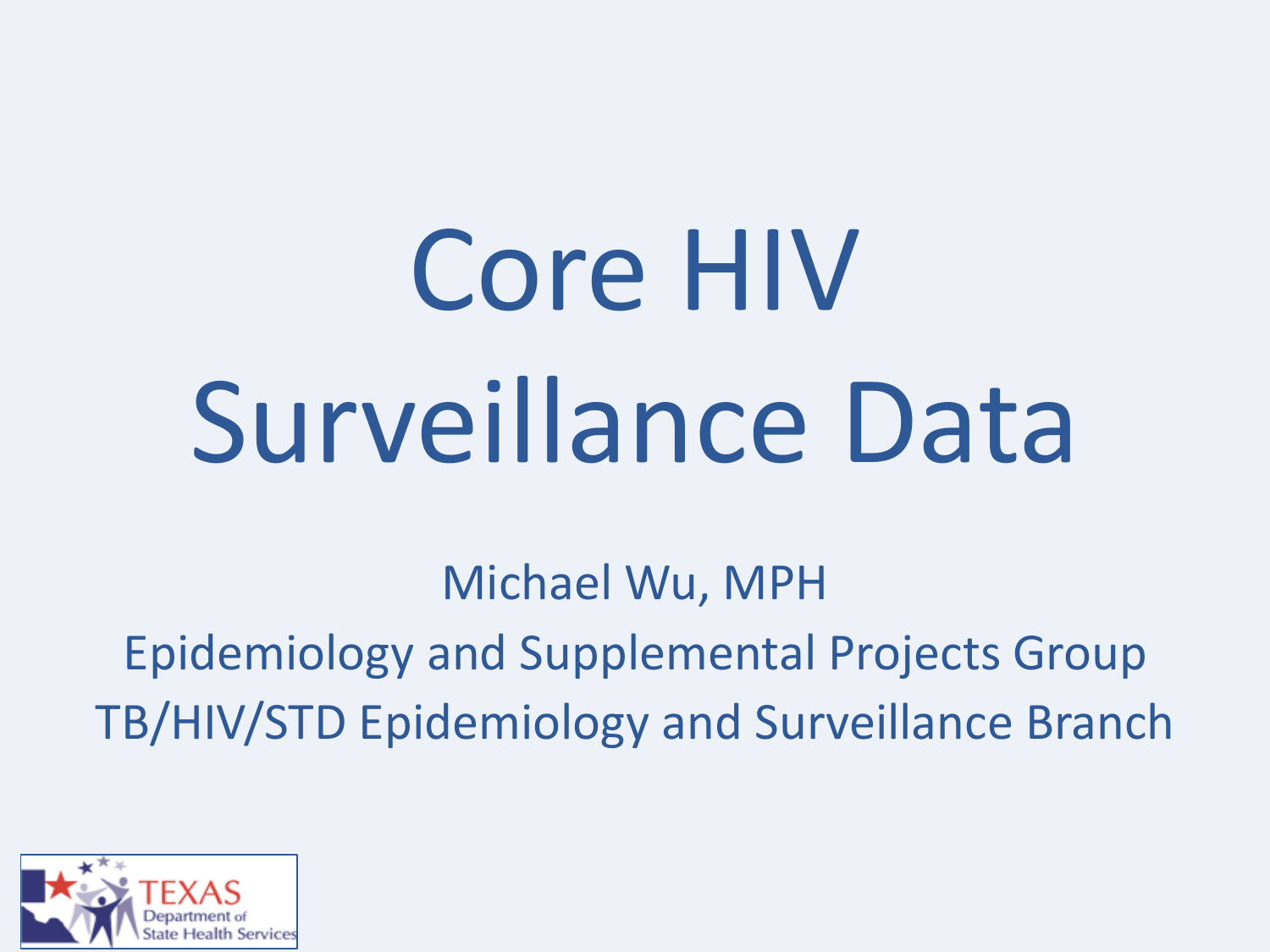#### HIV Surveillance Tools

- Core HIV surveillance is routinely performed in all states (i.e., reportable condition by law)
- Supplemental HIV surveillance: projects that seek additional information related to HIV risks and transmission
	- National HIV Behavioral Surveillance (NHBS)
	- Medical Monitoring Project (MMP)

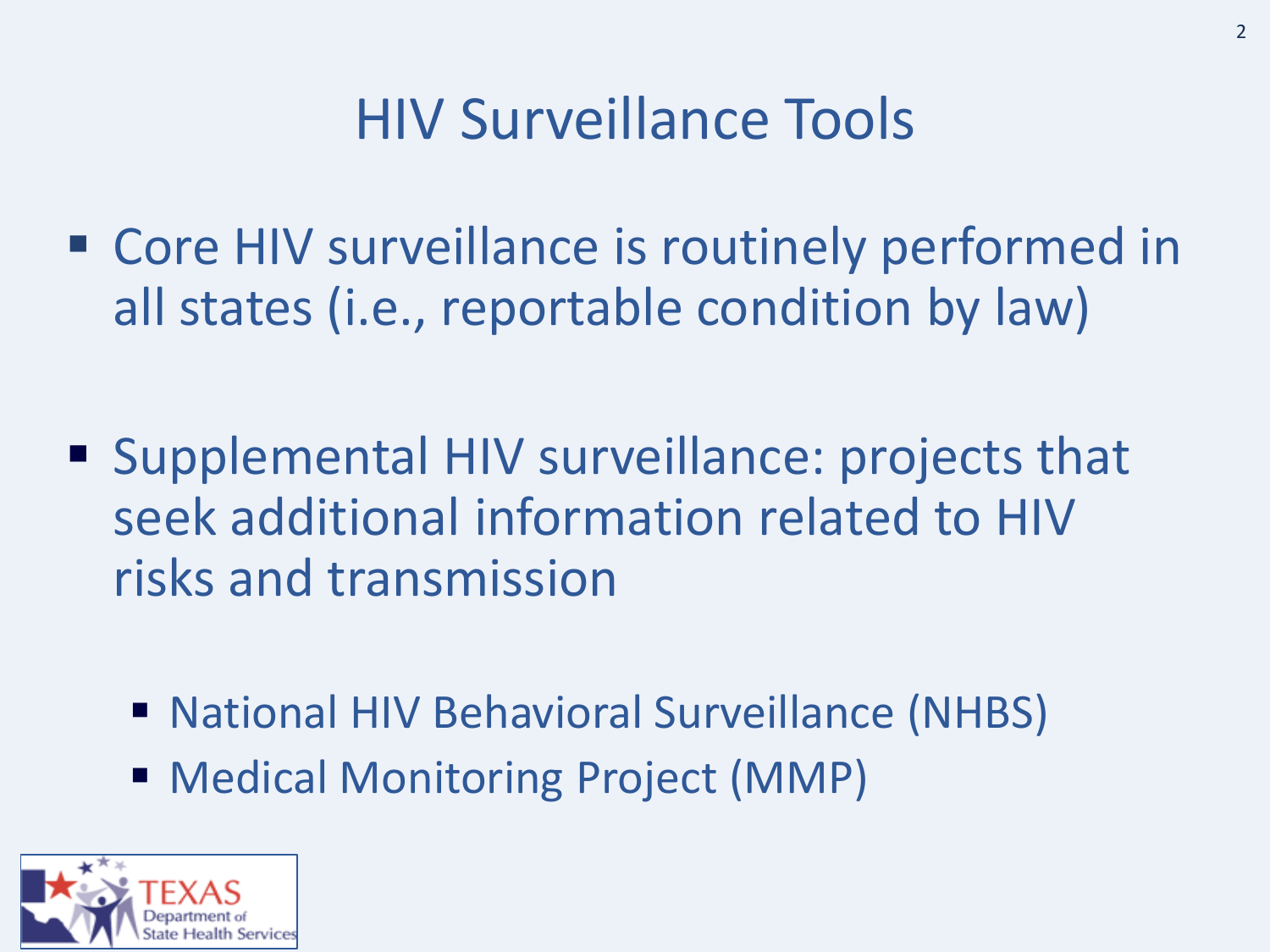# Dallas EMA and Ft Worth TGA



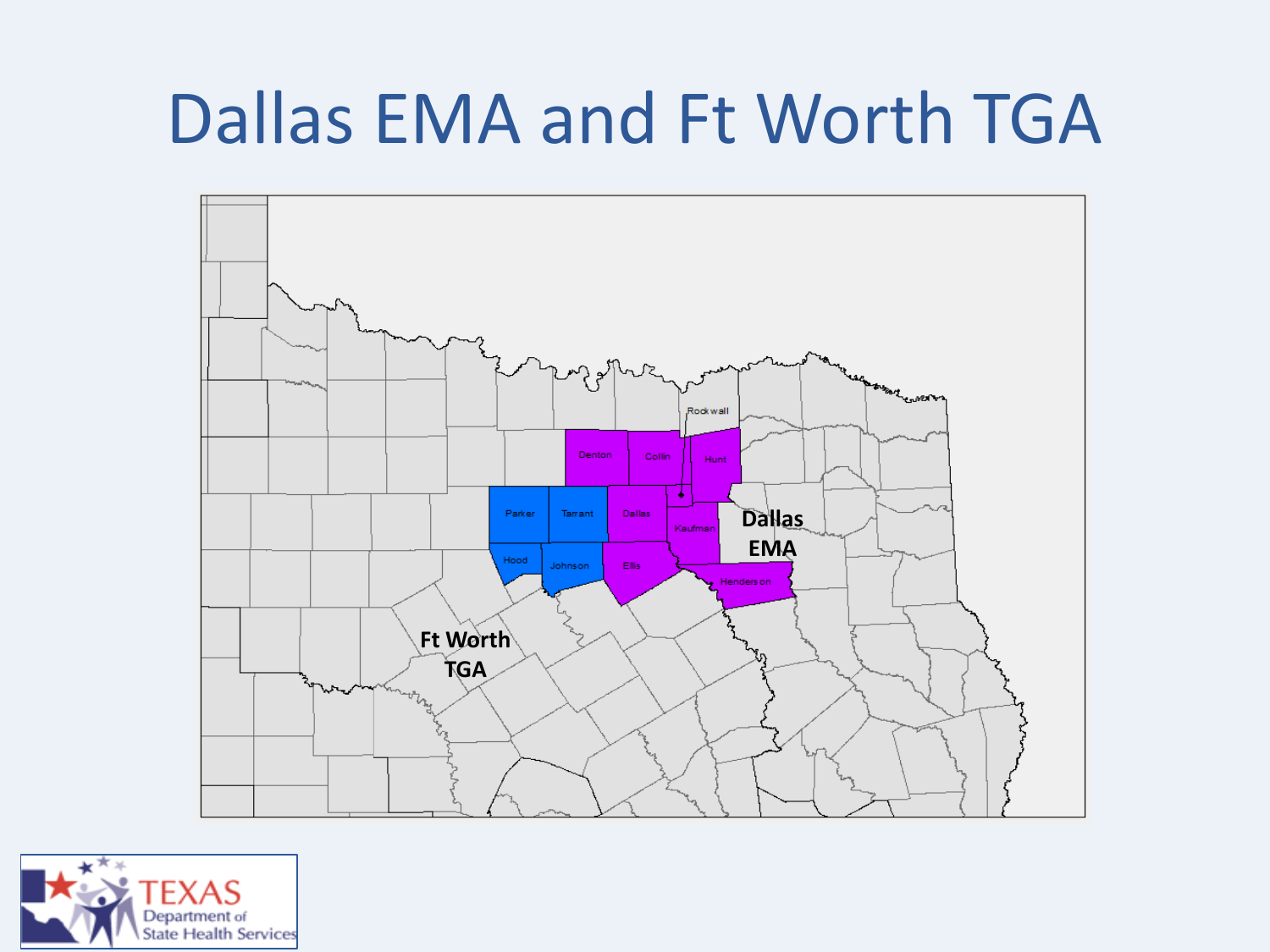## New HIV Diagnoses, Deaths and People Living with HIV, Texas, 1980-2013



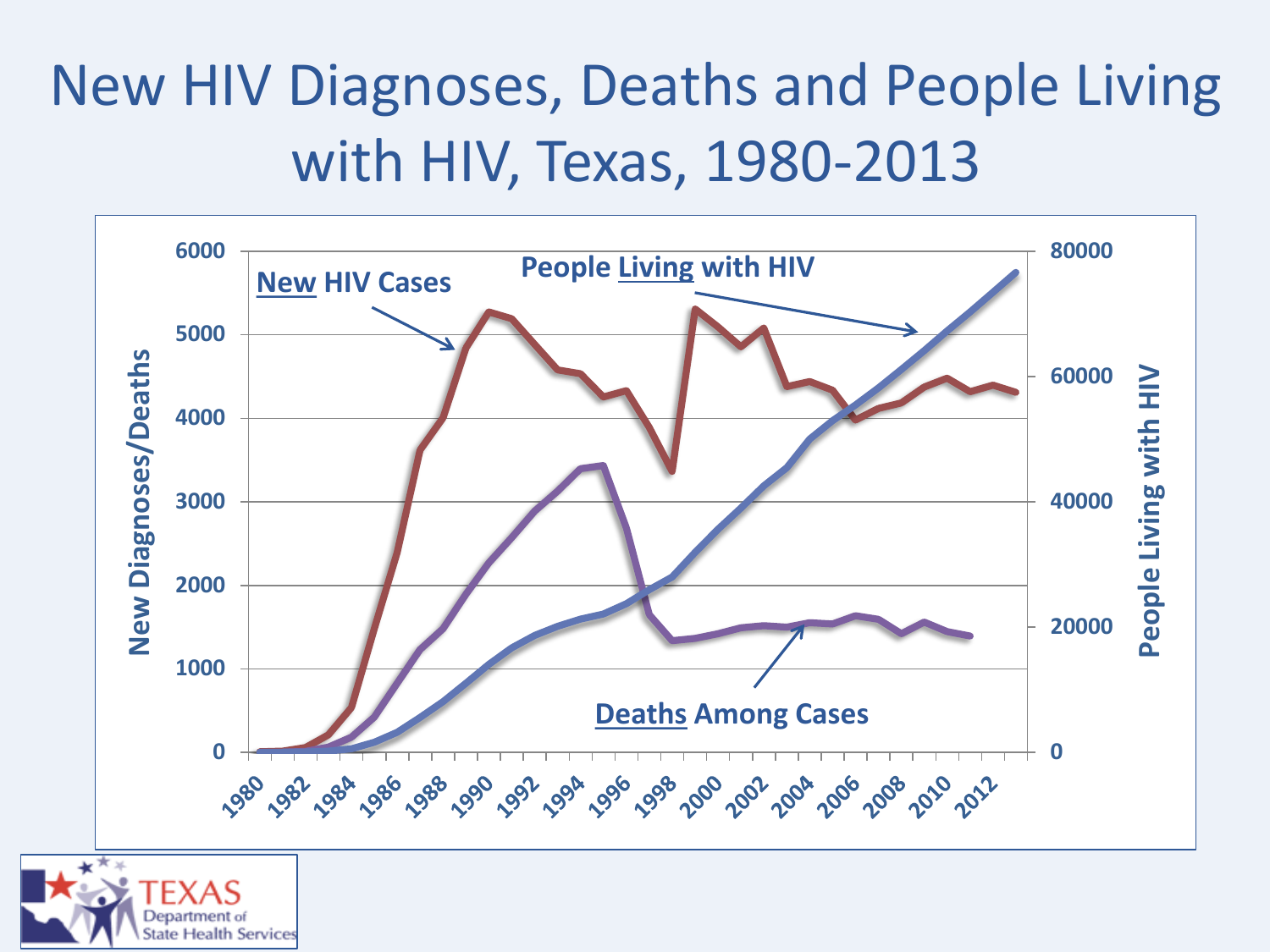## Rate of New HIV Diagnosis by Race/Ethnicity, Dallas EMA



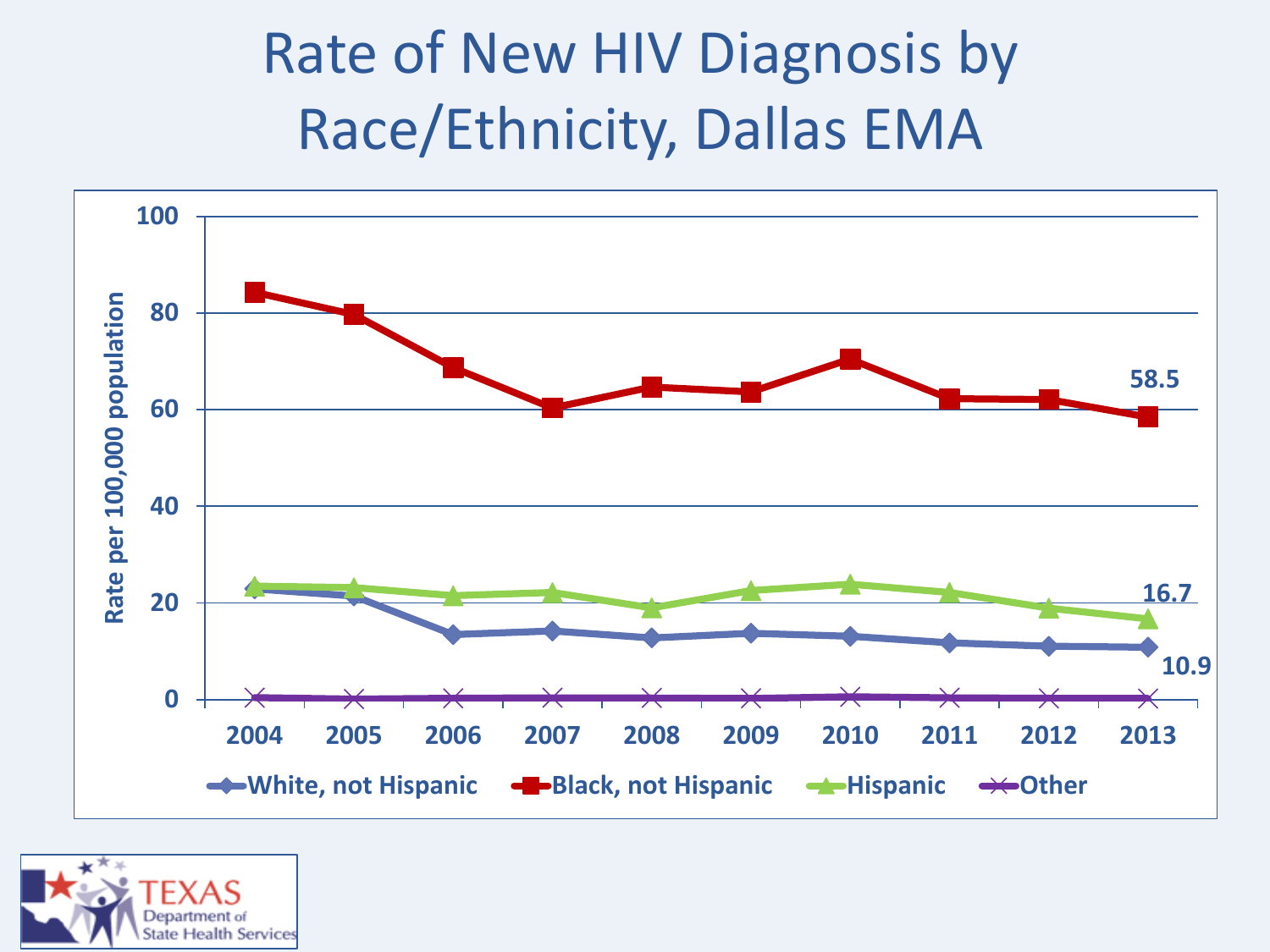#### Rate of New HIV Diagnosis by Race/Ethnicity, Fort Worth TGA



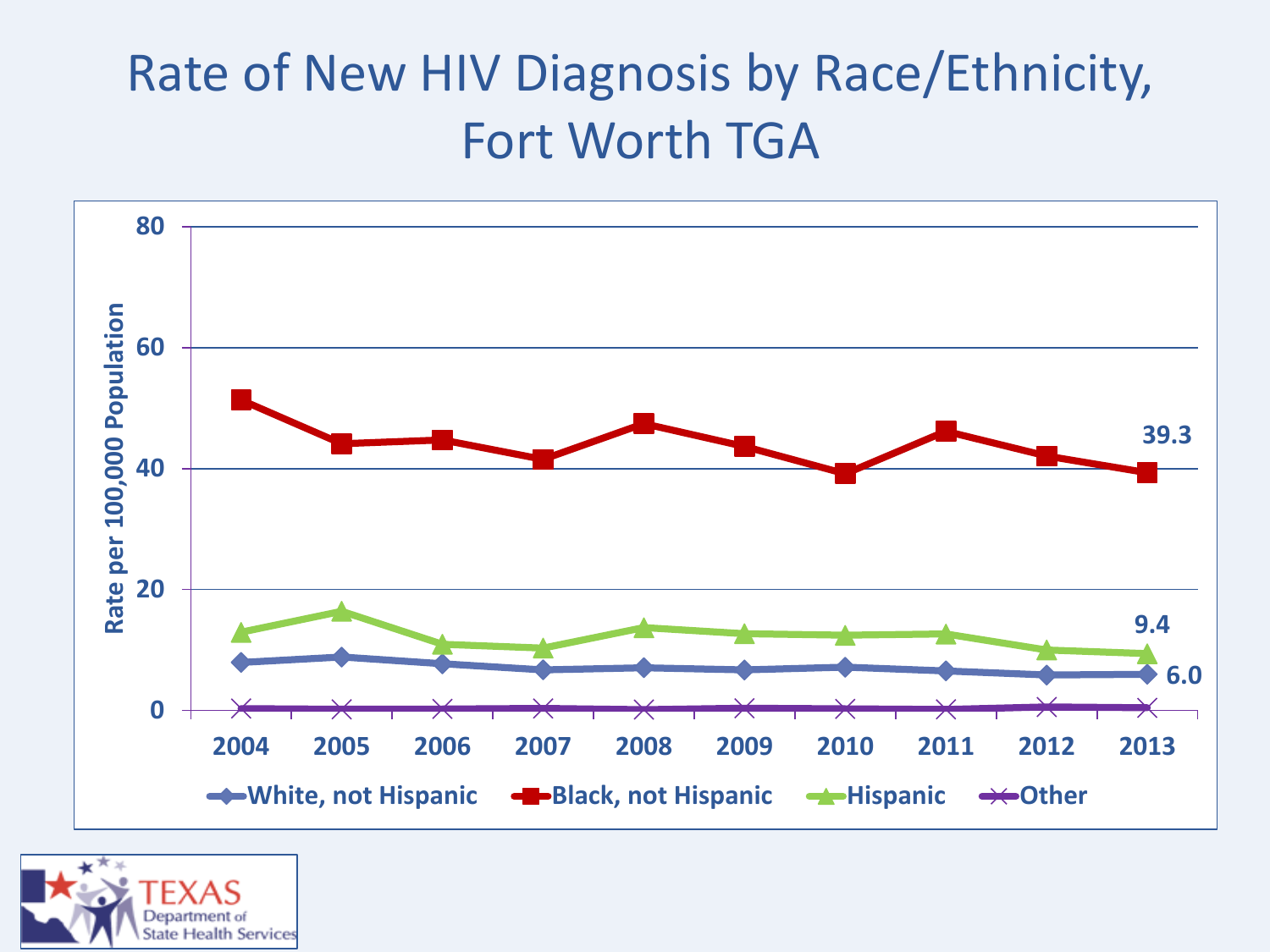#### Rate of New HIV Diagnosis by Sex, Dallas EMA



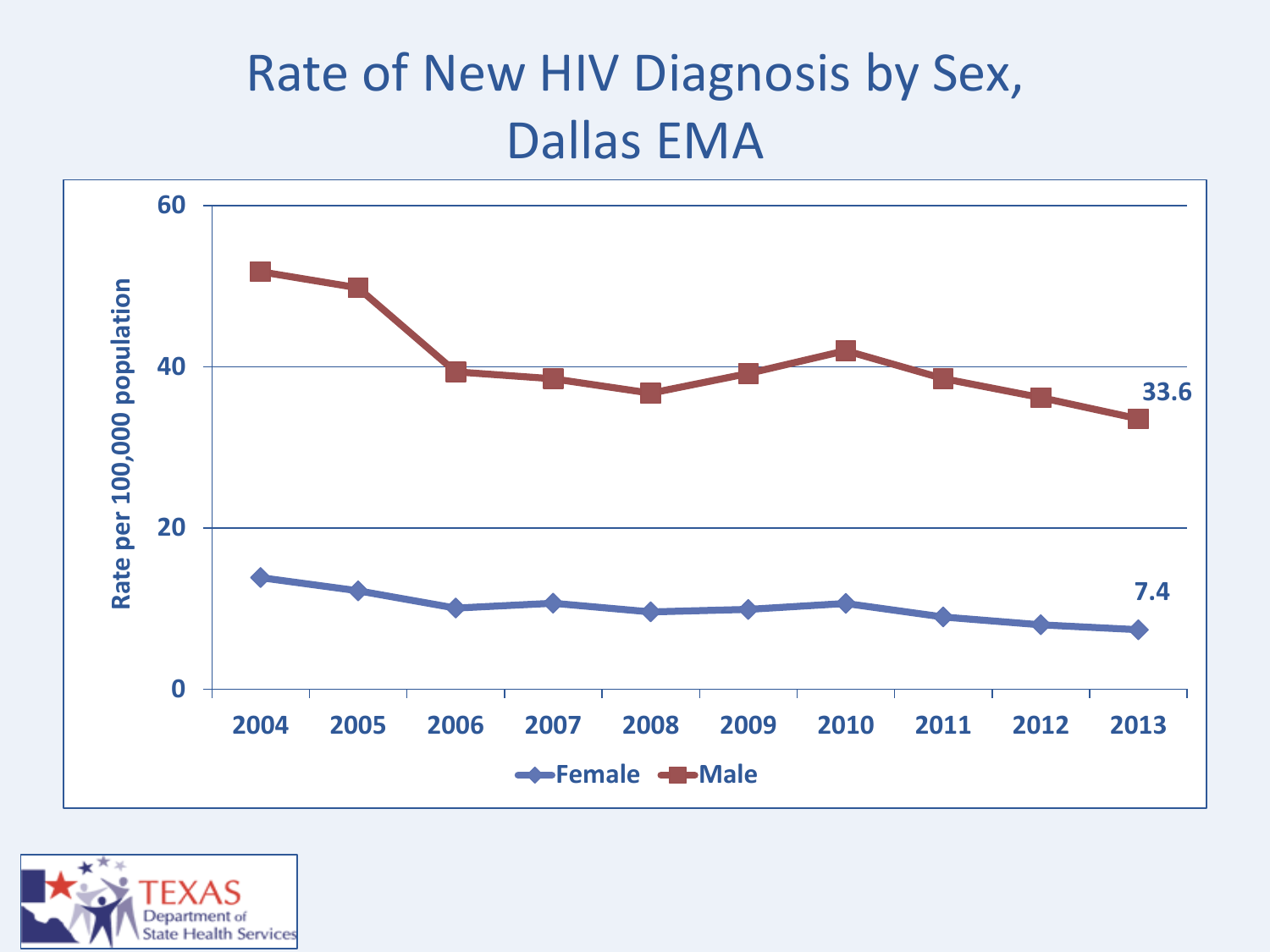#### Rate of New HIV Diagnosis by Sex, Fort Worth TGA



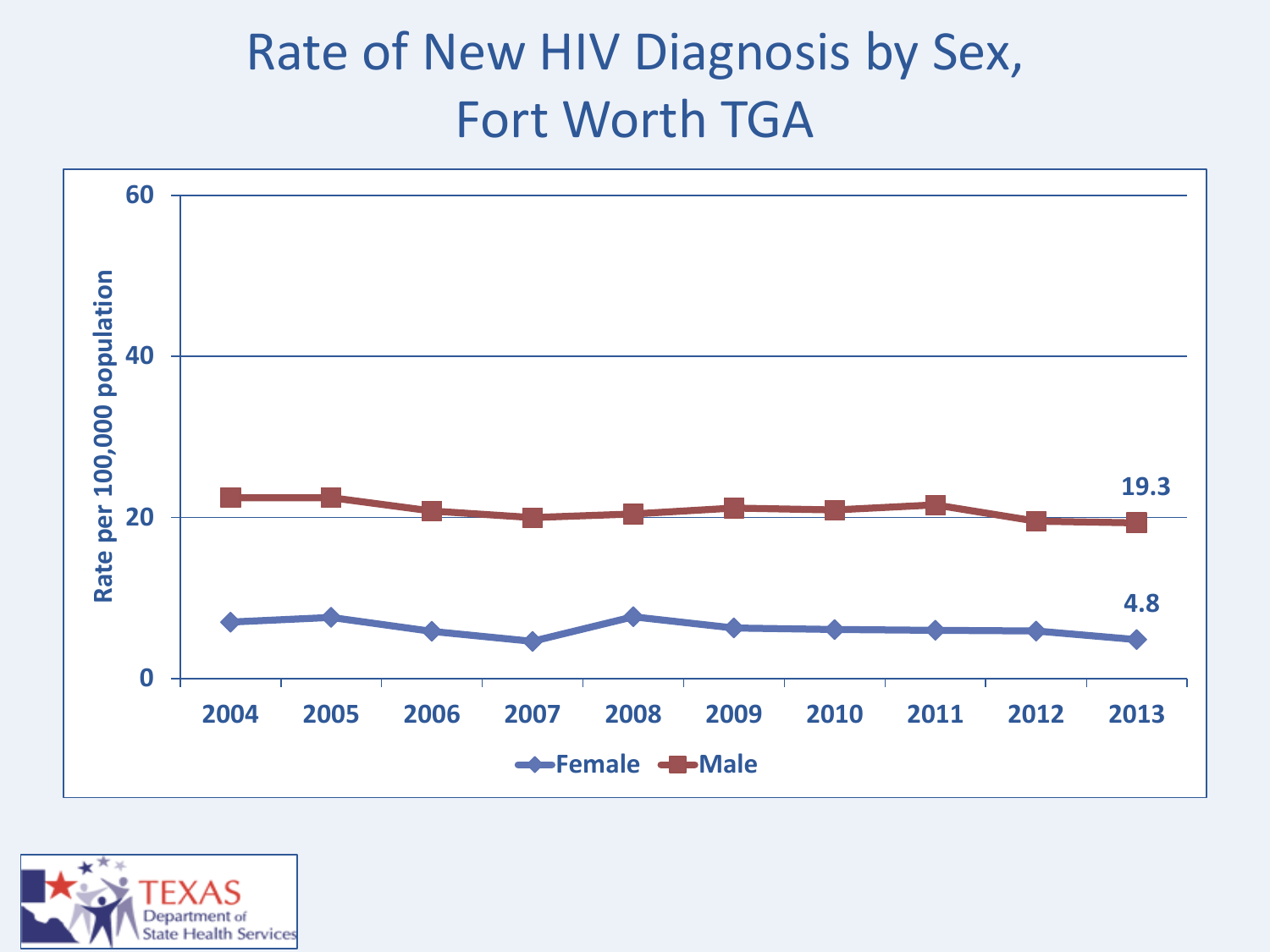#### Rate of New HIV Diagnosis by Race/Ethnicity and Sex, Dallas EMA 2013



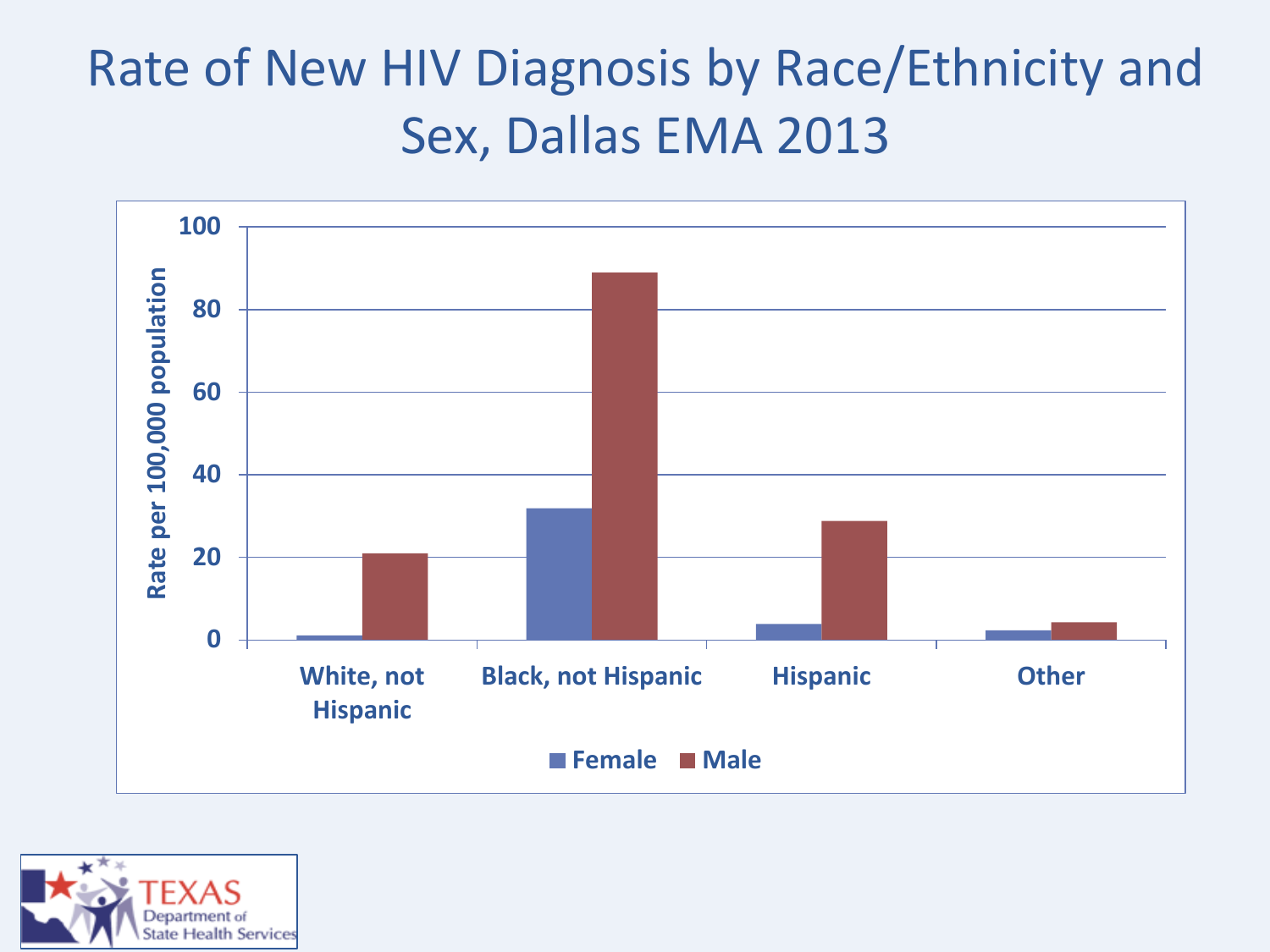#### Rate of New HIV Diagnosis by Race/Ethnicity and Sex, Fort Worth TGA 2013



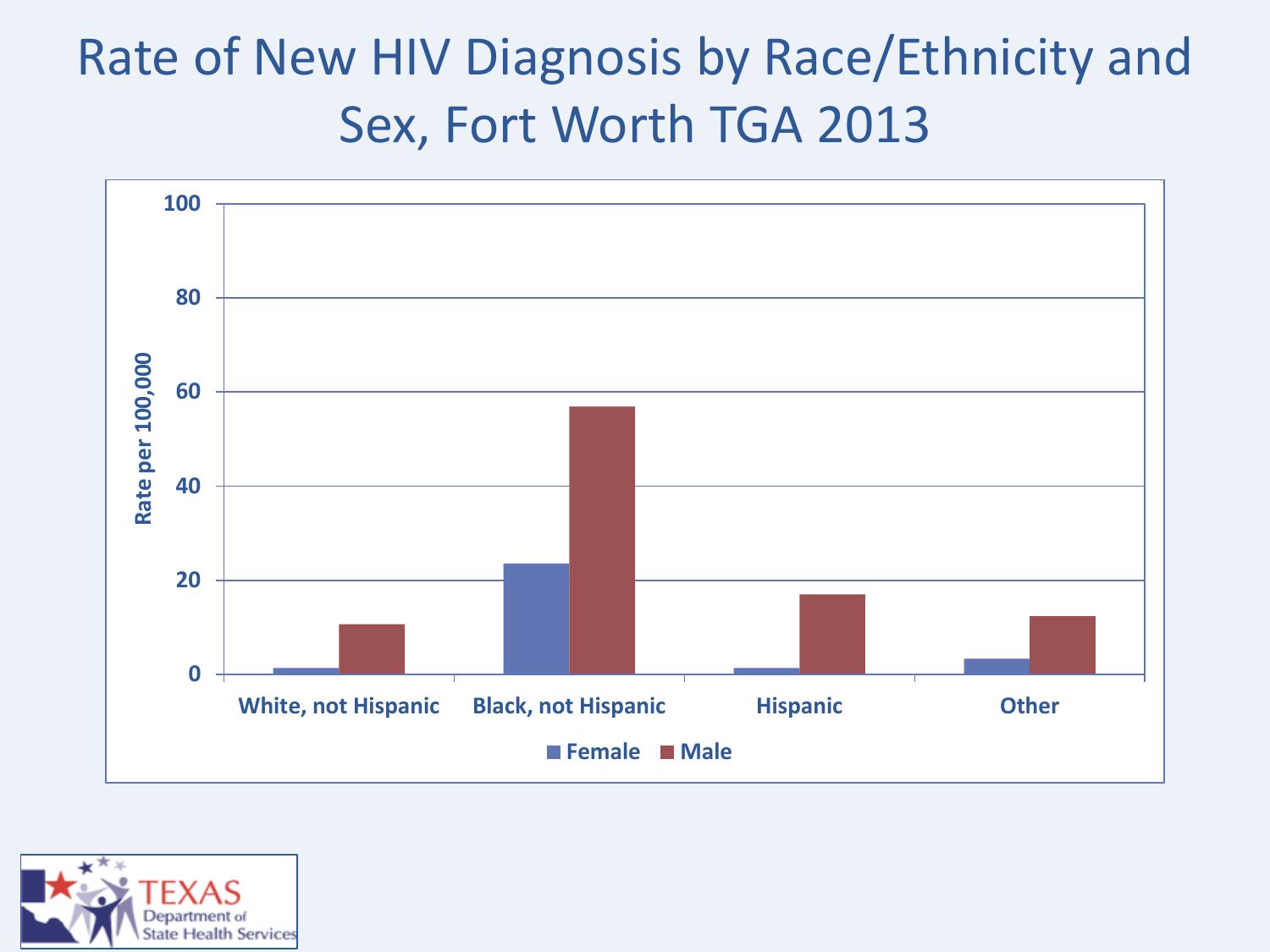#### Rate of New HIV Diagnosis by Age Group, Dallas EMA



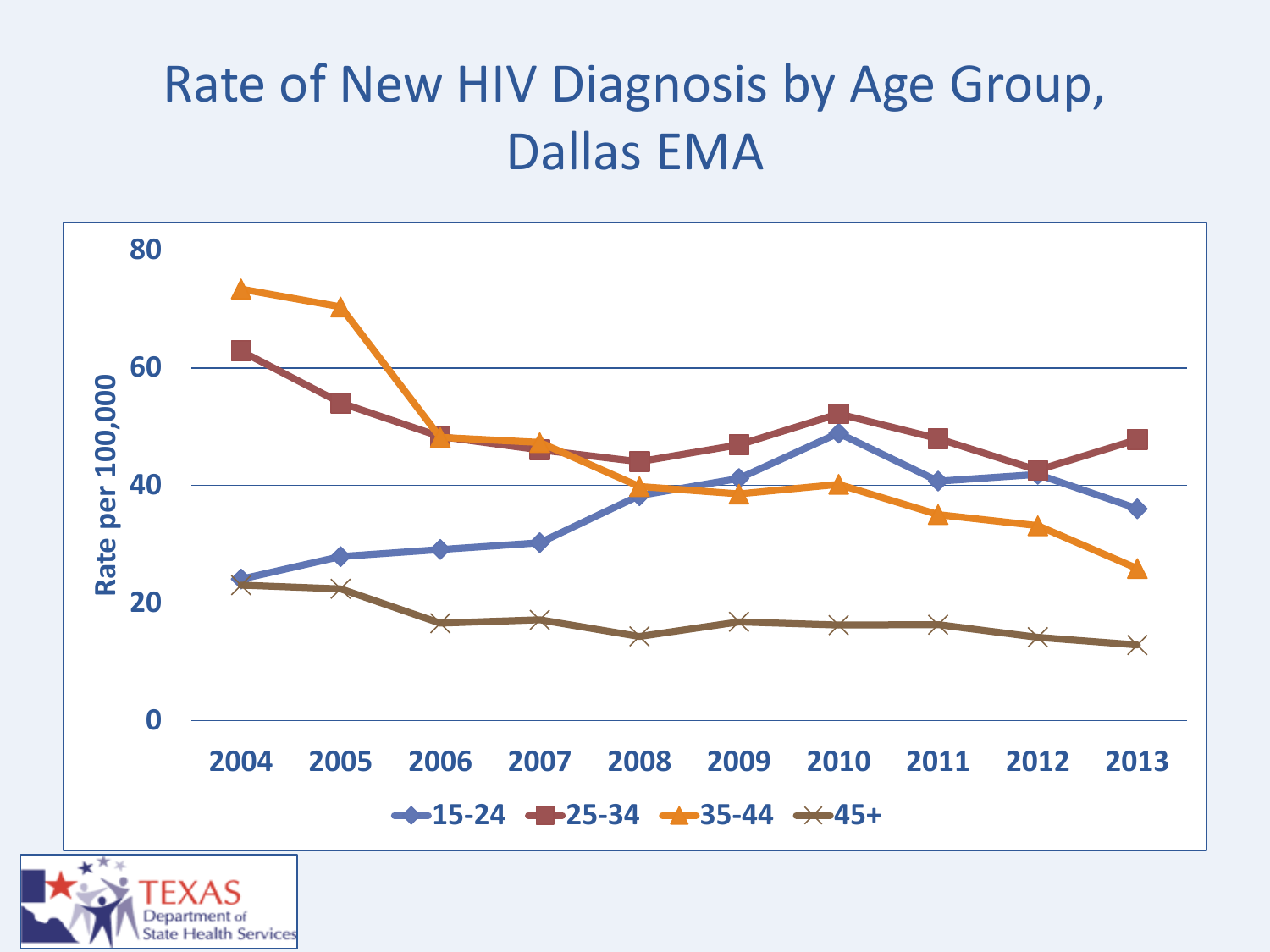#### Rate of New HIV Diagnosis by Age Group, Fort Worth TGA



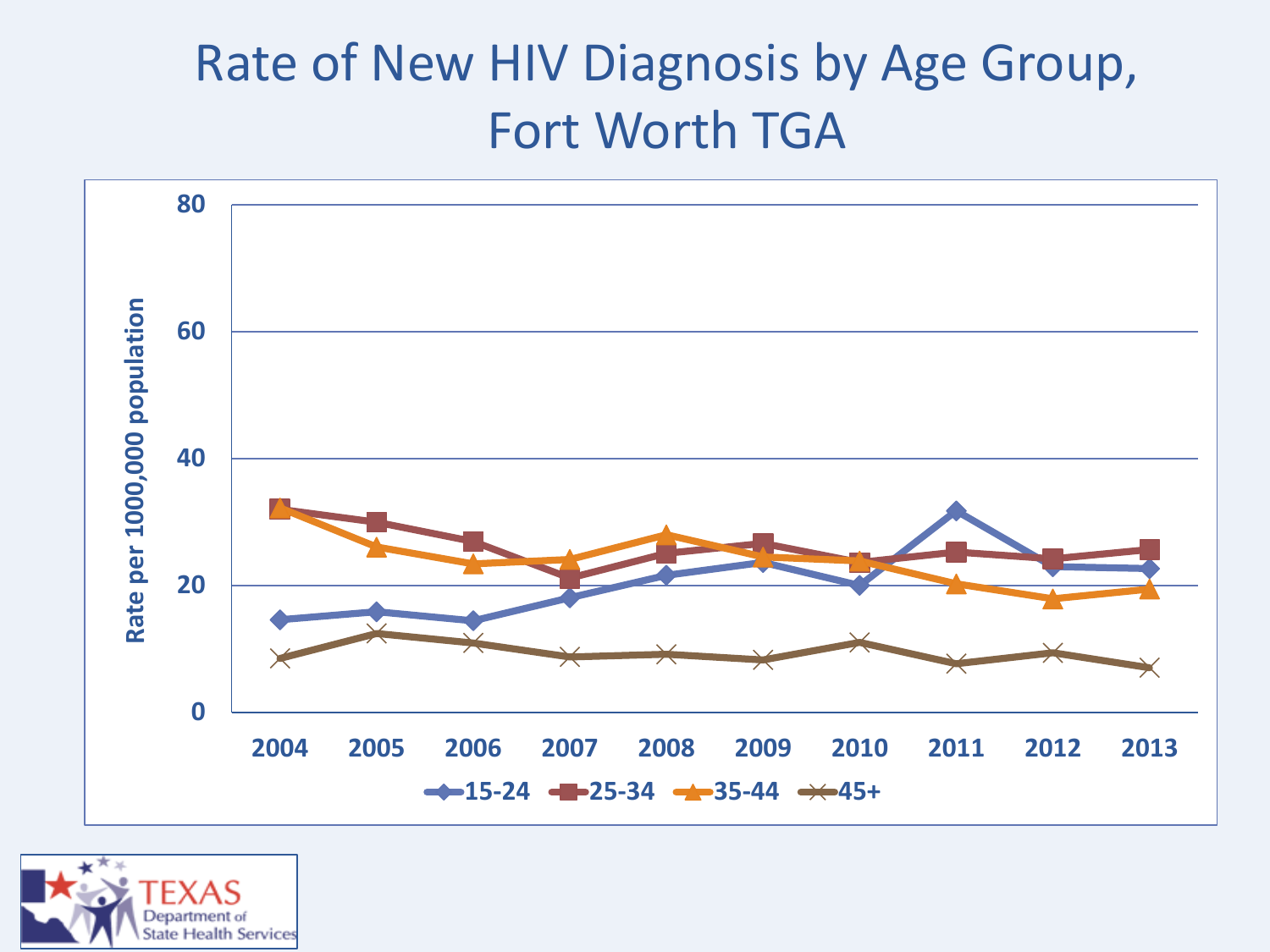#### Rate of New HIV Diagnoses in Women, Dallas EMA

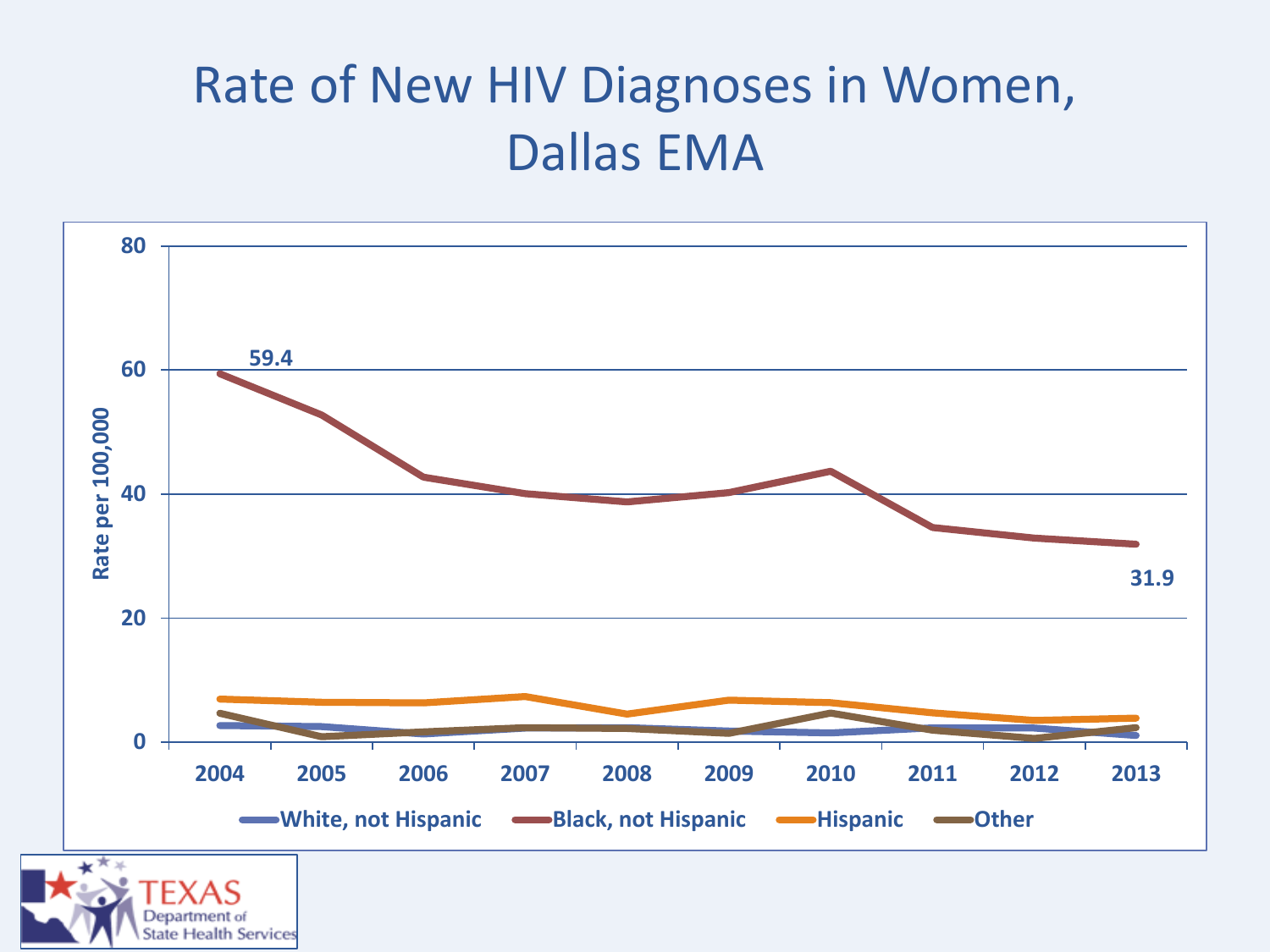#### Rate of New HIV Diagnoses in Women, Ft Worth TGA

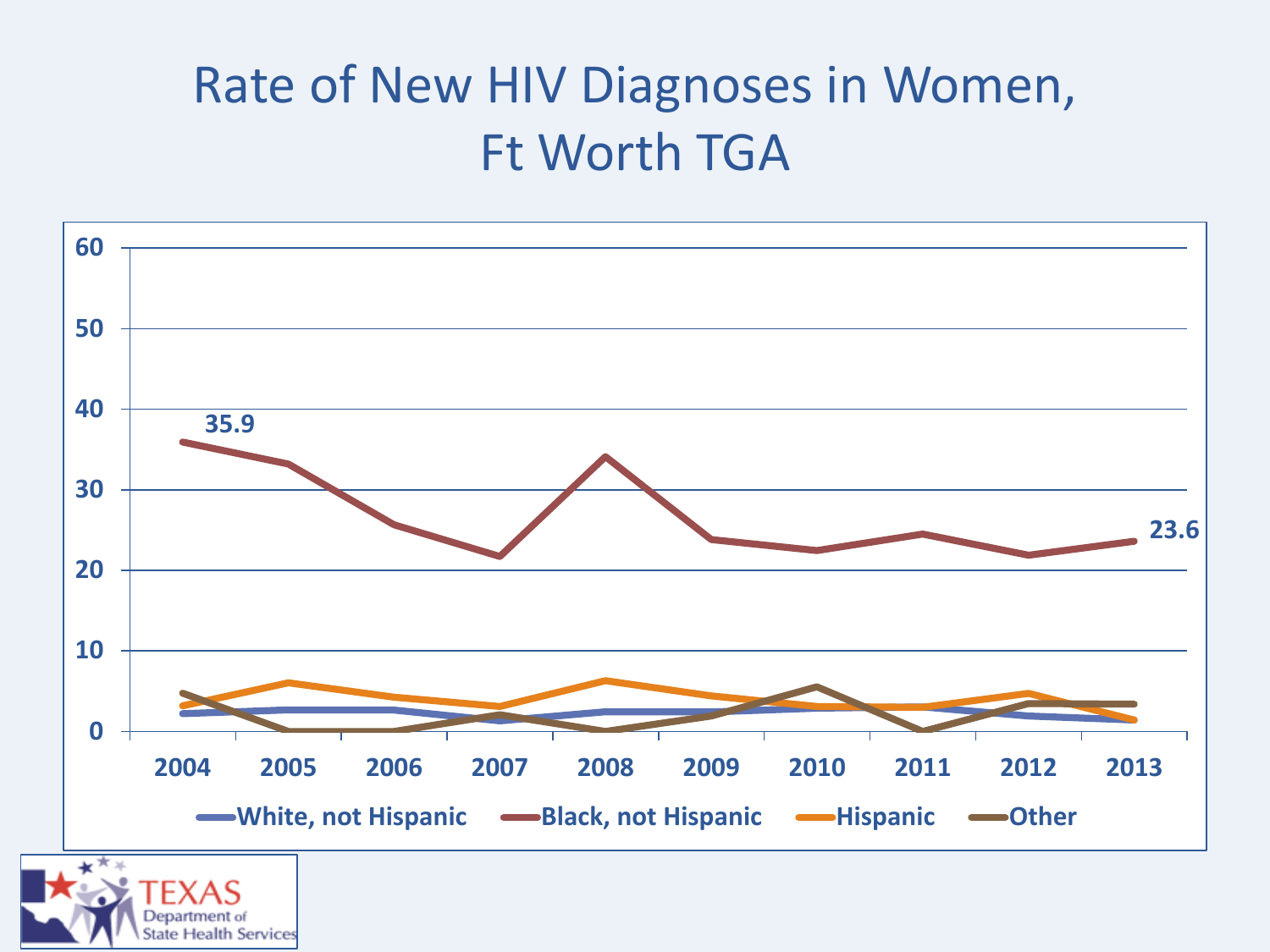#### % of New Diagnoses by Mode of Exposure, Dallas EMA



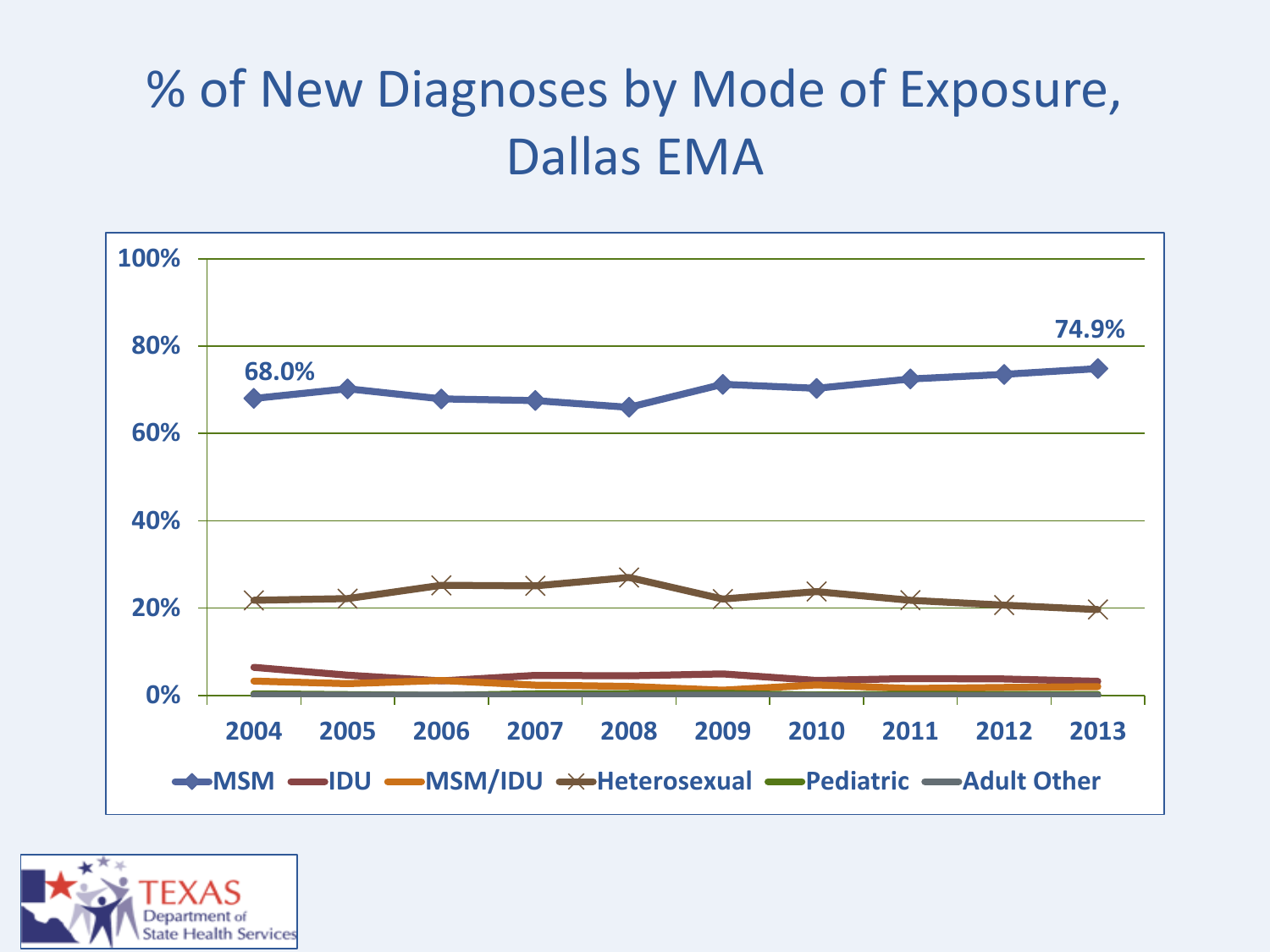#### % of New Diagnoses by Transmission Category, Ft Worth TGA



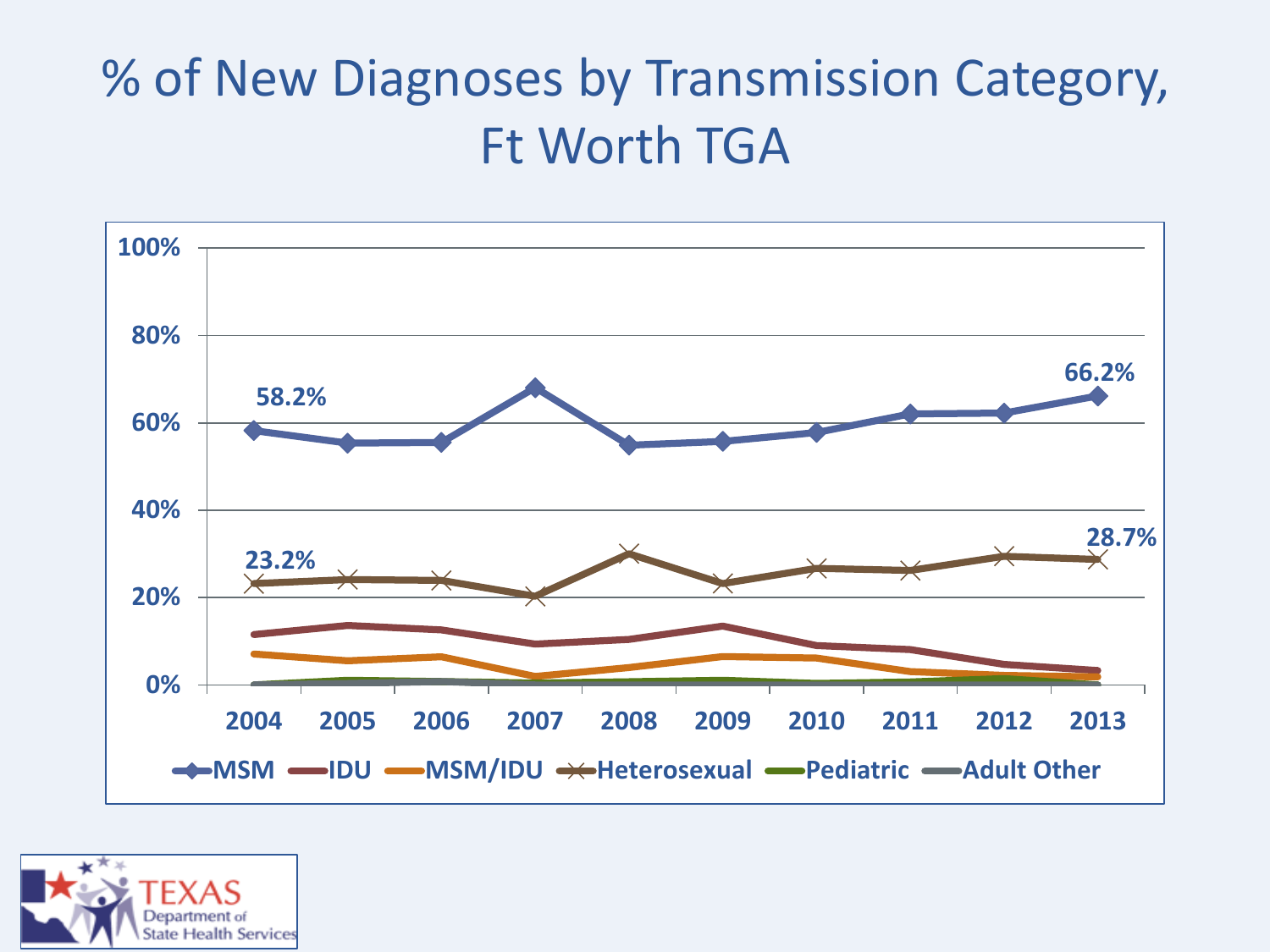#### % of New HIV Diagnoses by Mode of Exposure, 2013



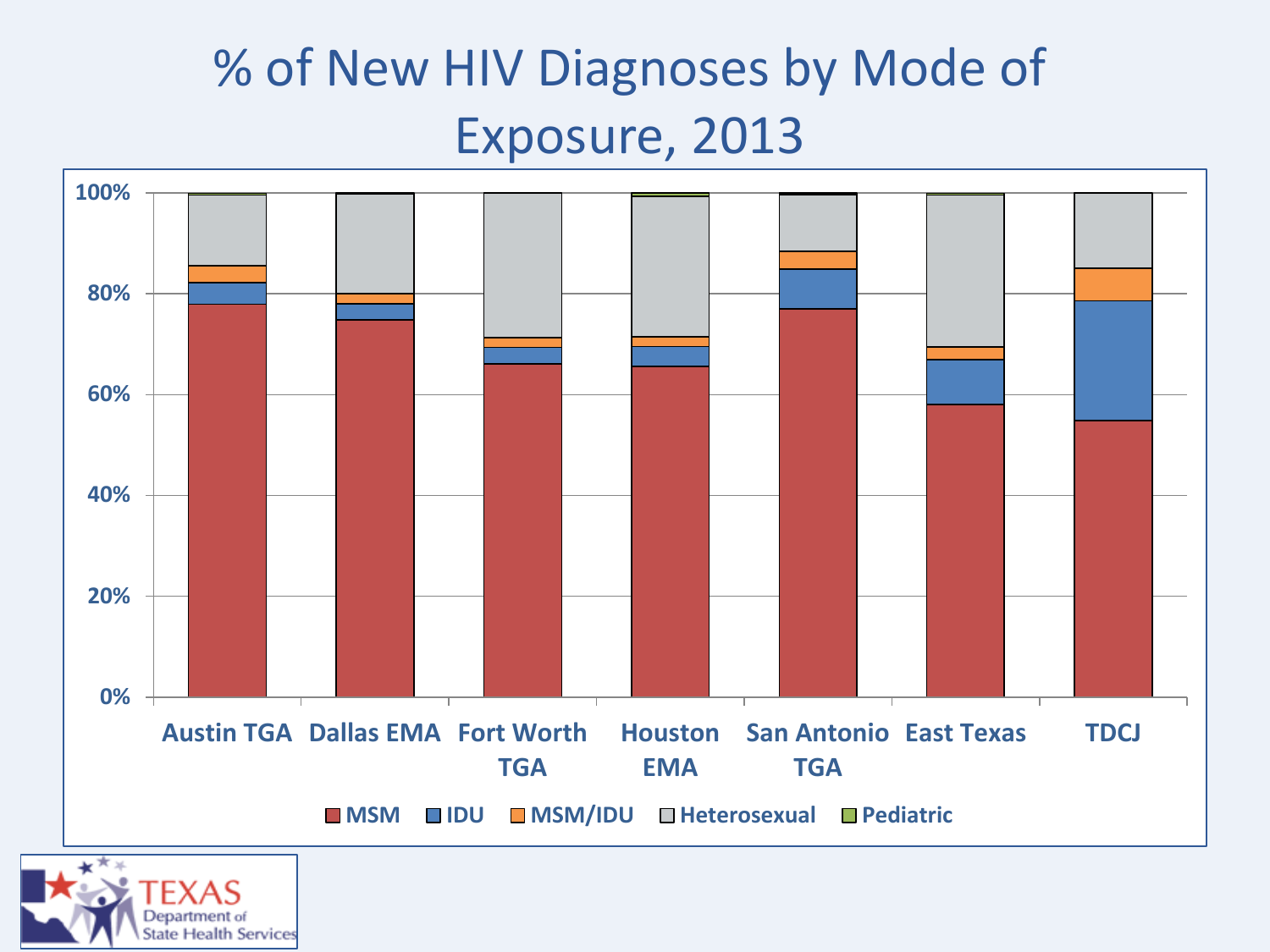#### HIV Prevalence Rate Across Demographics, Texas 2013



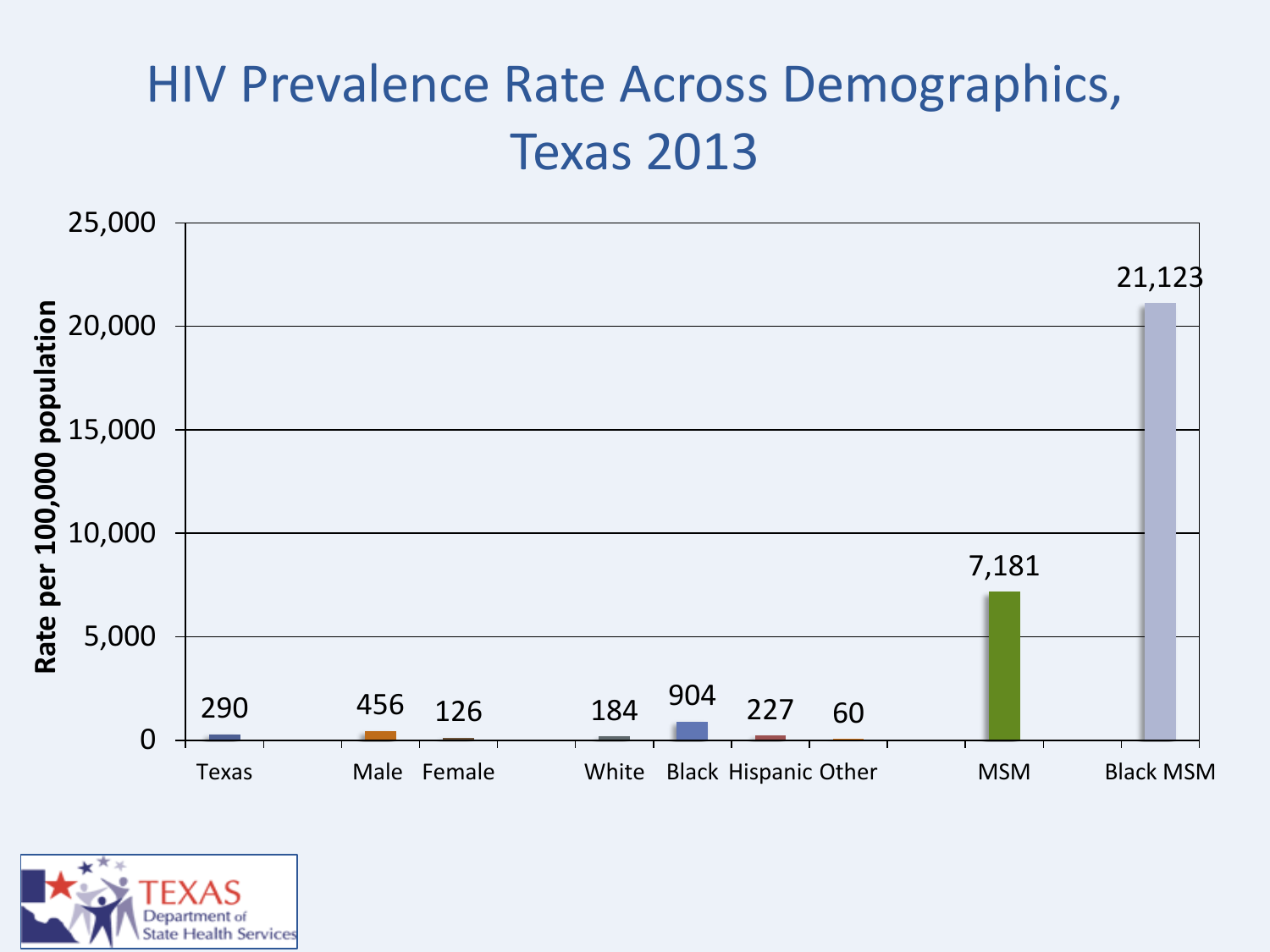#### HIV Prevalence Rate in MSM, Texas Urban Counties, 2013



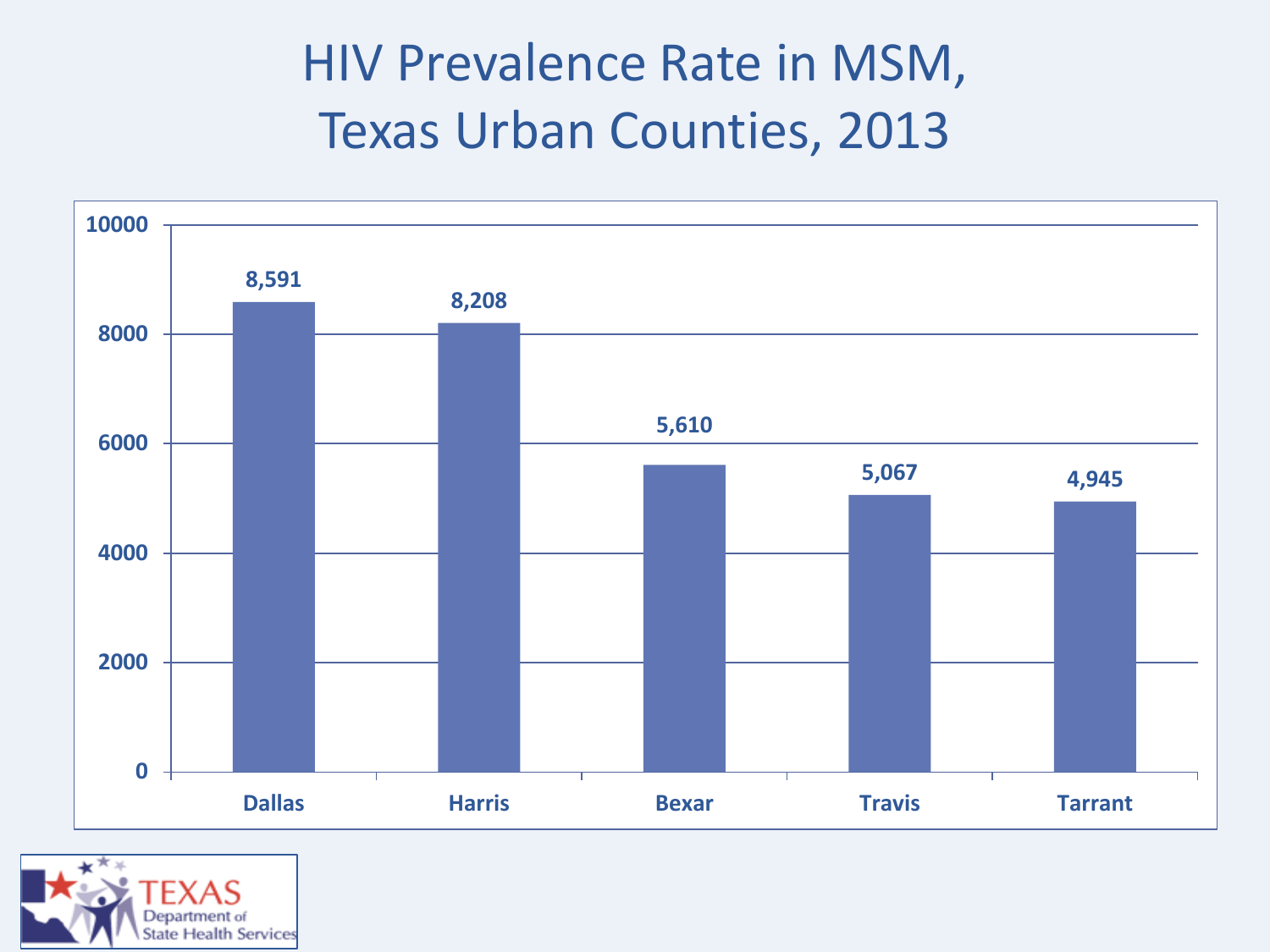#### MSM HIV Prevalence Rate by Race, Texas Urban Counties 2013



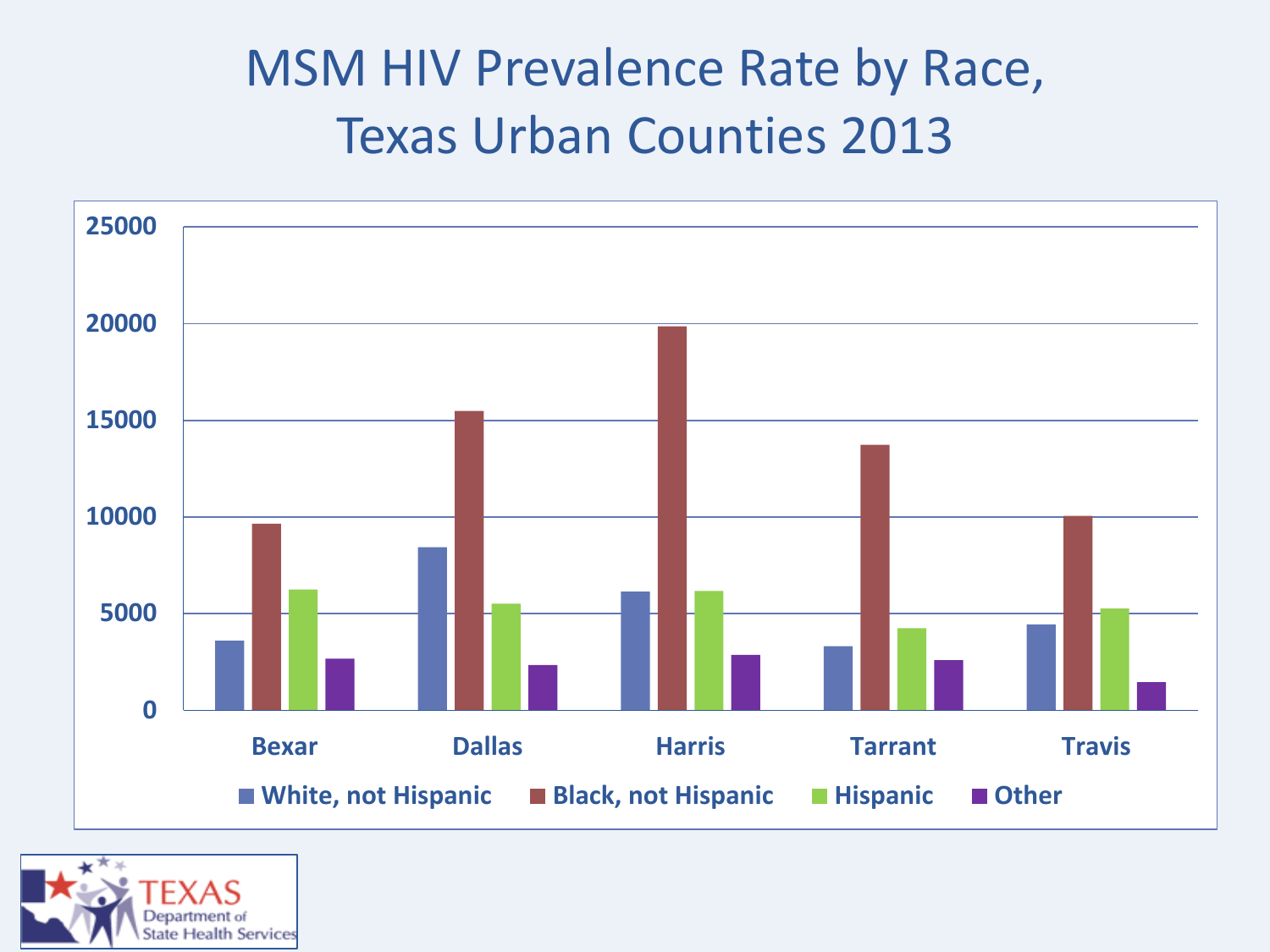

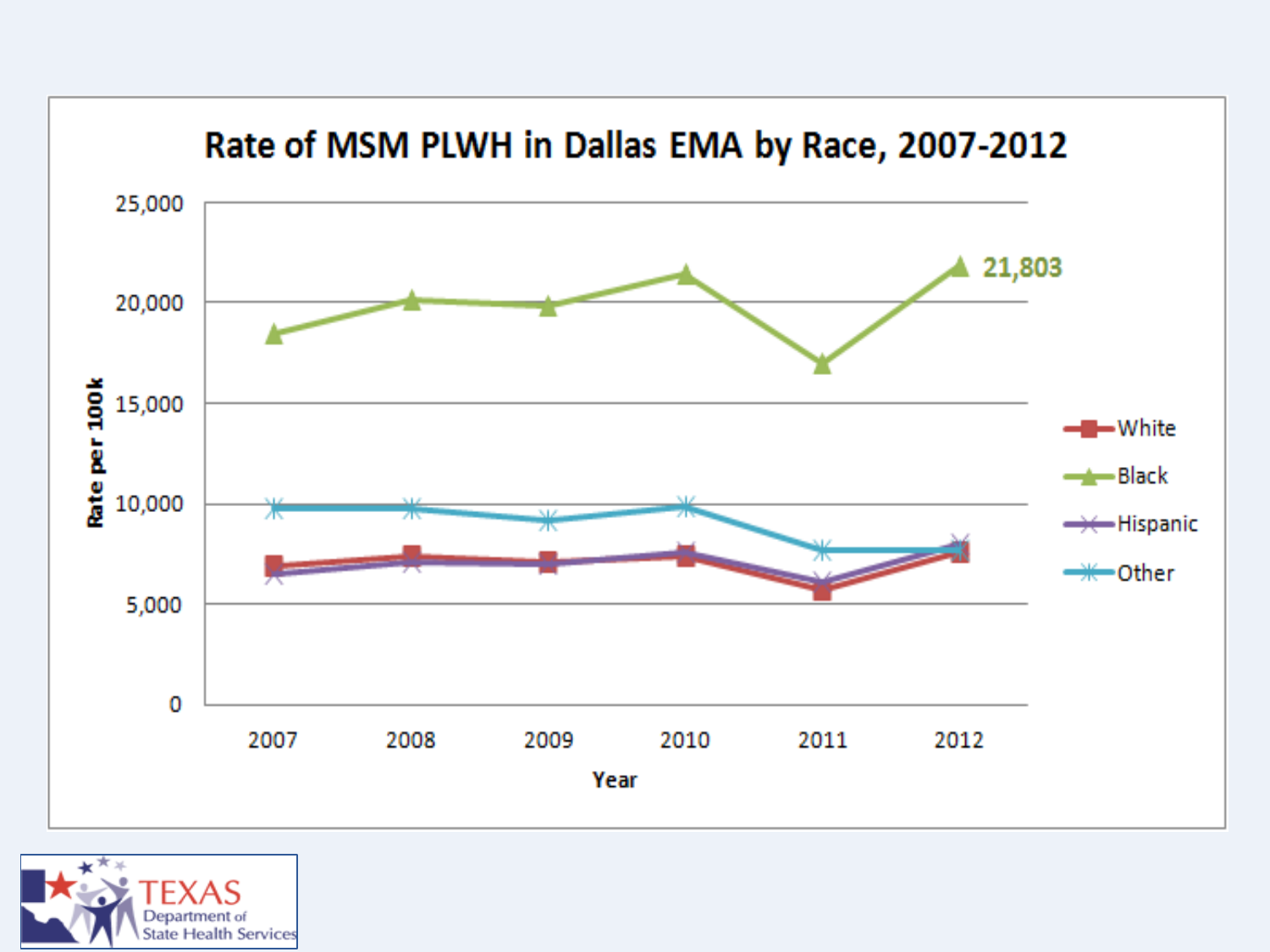#### Rate of New HIV Diagnoses among MSM in Urban Counties, 2013



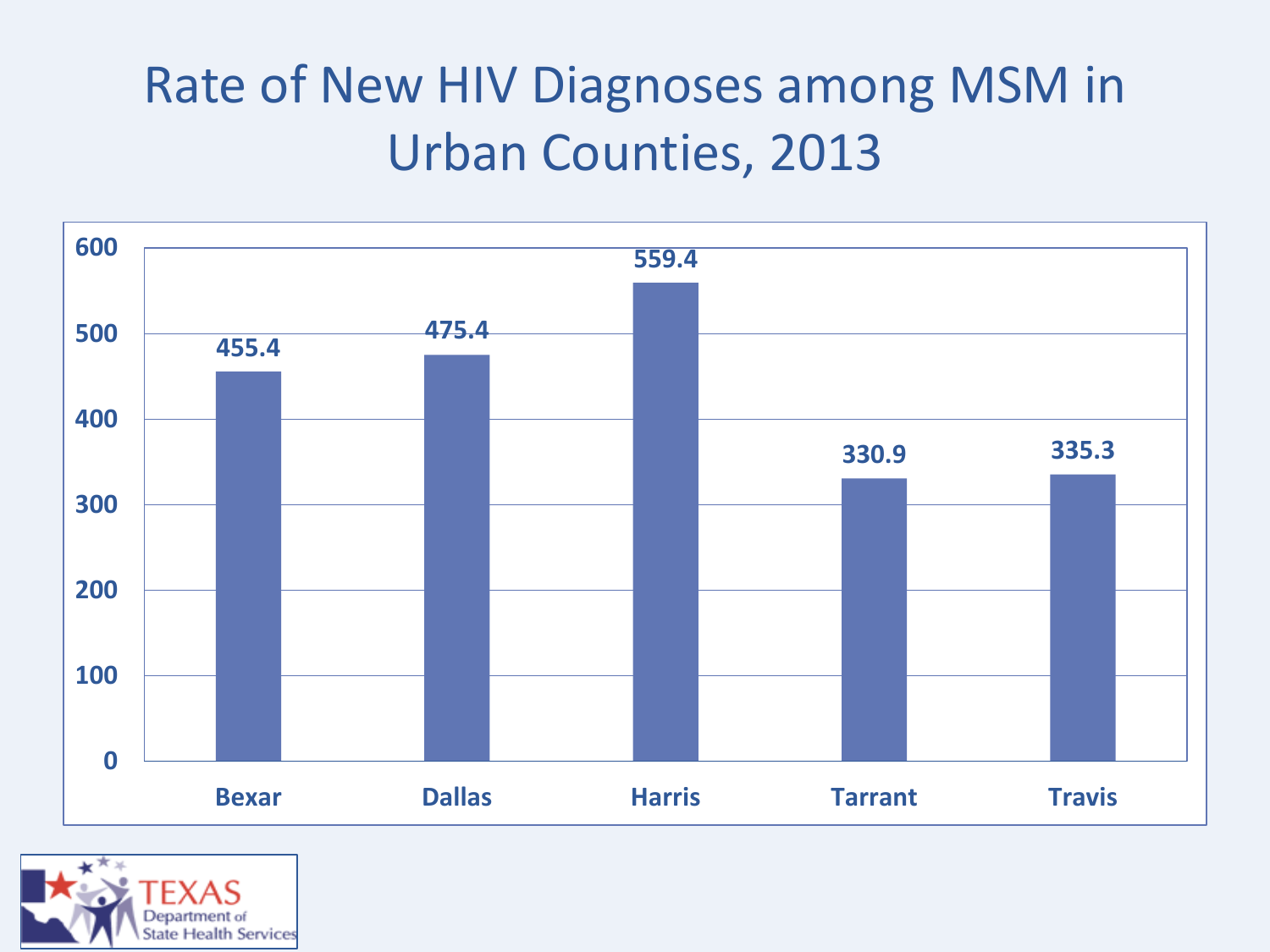#### Rate of New HIV Diagnoses Among Black MSM by Age Group, Dallas County 2009-2013